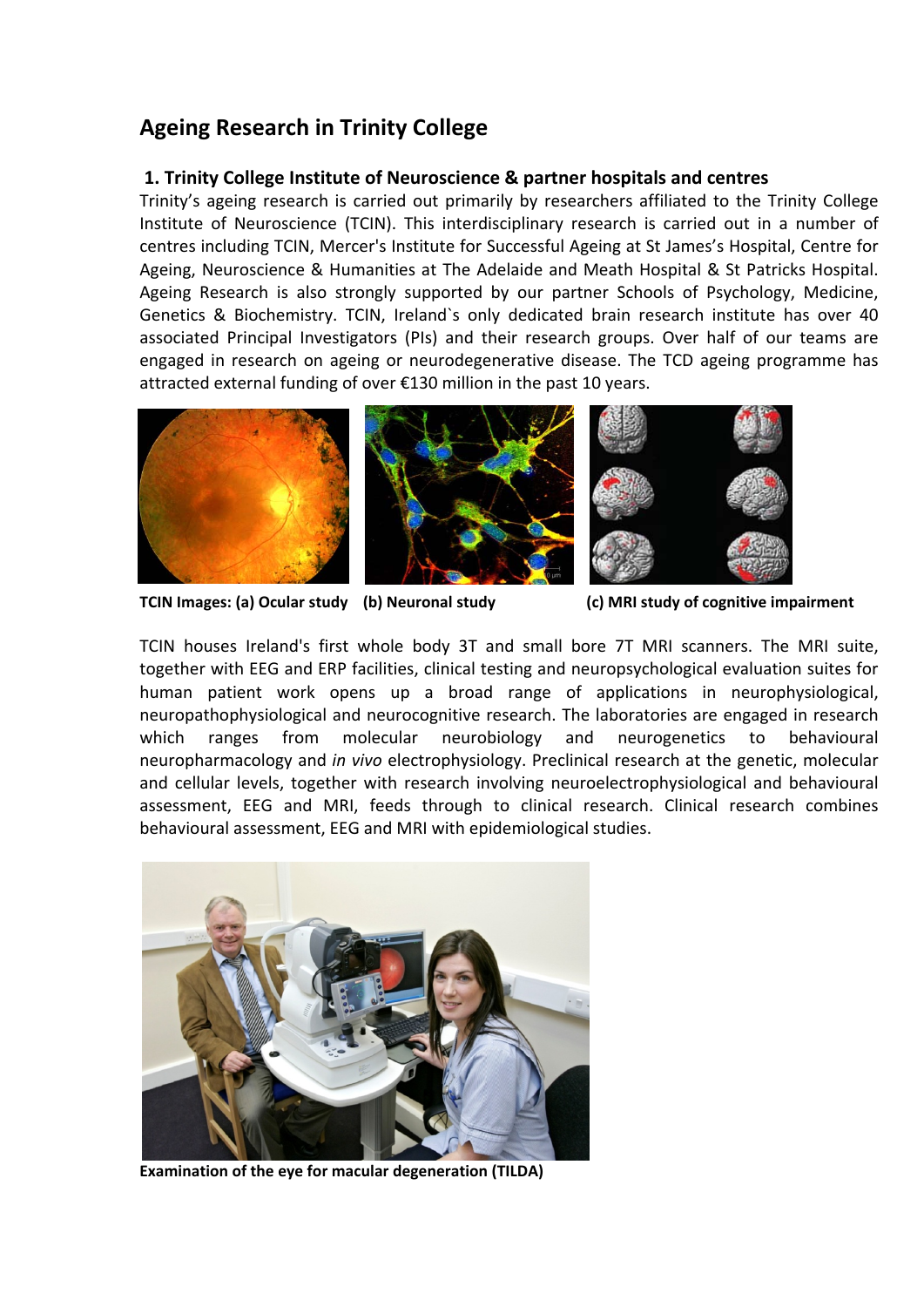# **2. Social Policy and Ageing Research**

TCD has also been active in the social science & policy aspects of ageing and a number of research programmes are ongoing in the Social Policy and Ageing Research Centre (SPARC) including:

‐Dementia Care Programme‐The Prevalence of Cognitive Impairment in Nursing Homes ‐Participation and inclusion of older people

‐Long‐term care‐ institutional and community approaches

‐Older adults interacting with other age and population groups

# **3. Major clinical research projects**

There are currently 3 major interdisciplinary projects in our Ageing research:

- (i) The Irish Longitudinal Study of Ageing (TILDA)
- (ii) The GSK‐Trinity Consortium in Neurodegeneration
- (iii) Technology Research for Independent Living (TRIL)

A new initiative, Neuroenhancement for Inequalities in Elder Lives (NIEL) has just begun.

**TILDA** is a major inter‐institutional initiative led by Trinity College Dublin, which aims to recruit a sample cohort of 8,000+ people from the age of 50, over a 10 year period. The study, which involves interviews on a two-yearly basis, collects detailed economic, health and social information on participants. Within this ongoing general study are nested studies which are designed to focus of neurocognitive function, and therefore there are identified cohorts of 'normal' ageing persons as well as persons with mild cognitive impairment and dementia, including Alzheimer's Disease (AD). Blood sample collection, for analysis of potential biomarkers, forms part of these studies.



**A health assessment exercise as part of the TILDA research programme**

**TRIL** explores the physical, social and psychological dimensions of ageing through comprehensive assessment of a large cohort of older Irish adults. The 5 strands of the study focus on Falls and Falls prevention, assessment of age-related changes in perceptual function, analysis of age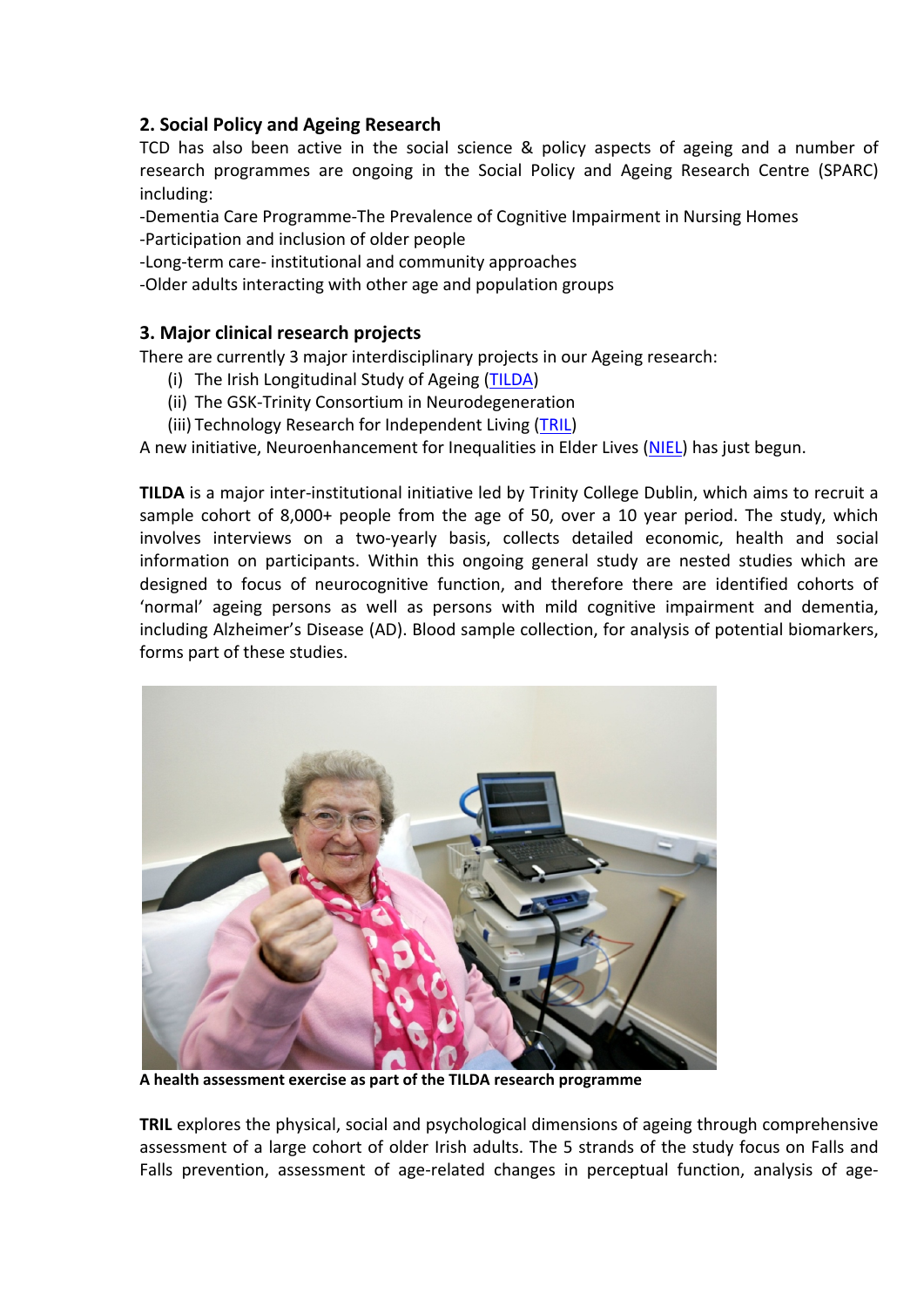related changes in cognitive function, social and mental health in the older person and wellness and exercise.

**The GSK‐Trinity Consortium in Neurodegeneration.**  The programme is designed to validate robust clinical end‐points that can be used early in drug development to demonstrate pharmacodynamic activity of potential symptomatic and disease‐modifying agents for Alzheimer's Disease (AD). The end-points are based on understanding the cognitive and neurophysiological impairments underlying normal ageing, mild cognitive impairment and Alzheimer's Disease and also on novel markers identified from preclinical models of ageing & AD.

## **4. Clinical Readouts**

The clinical readouts currently available for our research include:

## **(a) Neuroimaging and Electrophysiology**

Structural MRI

EEG/ERP simultaneously acquired with fMRI;

Pupillometry

*Other electrophysiology:* Transcranial Magnetic/Direct/Alternating Current Stimulation

#### **(b) Behavioural Assays**

Analysis of cognition, affect, arousal

Novel cognitive assays (eg internationally used *Sustained Attention to Response Task);* Training and self‐administered cognitive enhancement protocols

Automated remote telephone‐based cognitive assessment

#### **(c) Biomarker discovery**

In vivo human biomarkers of cognitive function

Markers in circulating cells (based on preclinical findings)

#### **(d) Clinical cohorts**

MCI, AD (and normal ageing), Depression





**Walking gait analysis (TILDA) <sup>A</sup> study of audio visual processing by EEG (TCIN)**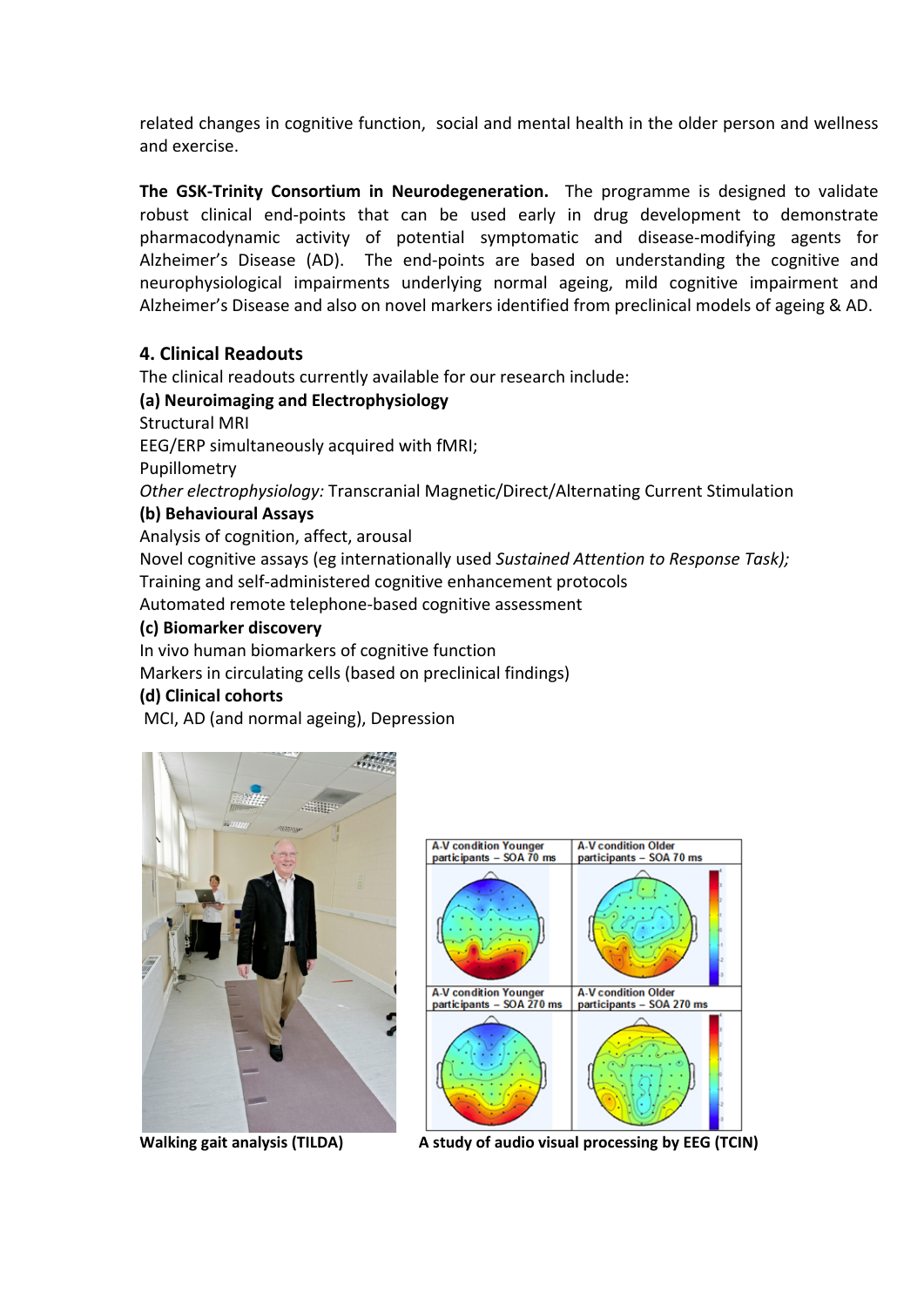# **5. Preclinical research programmes in Neurodegeneration and Ageing**

Trinity College has a strong record in the study of brain plasticity and how this opens up new ways of understanding the causes and potential treatments of cognitive decline in ageing and neurodegeneration. Preclinical work addressing the mechanisms underlying Alzheimer's Disease, including studies on amyloid ß‐protein and transgenic models, is being conducted in the laboratories of Rowan, Anwyl, Cunningham, Mills and Lynch. Several laboratories are involved in assessing neuroprotective strategies in the aged and stressed brain. These include the laboratories of Campbell, Connor, Kelly, O'Mara, Lynch and Harkin and active programmes in assessing the effects of potential therapeutic agents as well as exercise and novel environments. Preclinical models of ischaemia, multiple sclerosis, Parkinson's Disease, depression, macular degeneration and motor neuron disease are used in the laboratories of Lynch, Dev, Mills, Davey, Kelly, Connor, Harkin, Farrar, Humphries and Hardiman.

# **6. Preclinical Readouts and Models**

## **(a) Overall**

Integration of behaviour, cognition, neuropharmacology, neurophysiology, biomarkers.

Analysis of reflexes, cognition, affect, appetite, sleep. Structural and functional MRI imaging.

## **(b) Neurophysiology/Electrophysiology**

In vivo: Synaptic plasticity, EEG, neuronal ensembles

In vitro: Hippocampal slice recording, organotypic slices

## **(c) Behavioural analysis**

Novel object, water maze/water plus maze, automated delay non‐match to sample, open field, forced swim test, novelty suppressed feeding, saccharin preference, elevated plus maze, voluntary/forced exercise.

Analytical techniques: FACS, PCR, ELISA, ING, signalling MRI,

# **(d) Cellular/molecular**

All standard technologies including cell culture, PCD, ELISA, FACS, IHC, confocal microscopy, live‐ cell imaging, HPLC.

## **(e) Animal models**

Aged mice and rats, LPS and Aβ‐induced changes, transgenic models of Alzheimer's Disease, ischaemia, multiple sclerosis, Parkinson's Disease, depression, macular degeneration, behavioural stress and motor neuron disease. Transgenic/knockout animal models of neuroinflammation.

# **7. Overall scope of Trinity College's Ageing research program**

‐Multidisciplinary Ageing research programmes

‐Preclinical studies and models

‐Clinical studies and populations

‐Medical & Optical Imaging

‐Assistive Technologies

‐Nutrition, Pharmacology & Therapeutics

‐Cellular & Molecular

‐Research programs & partners including EU, GE, GSK, HRB, INTEL, SFI, TRIL, TILDA, NEIL

‐Dementia Care Programme

‐Participation and inclusion of older people.

‐Long‐term care: institutional and community approaches.

‐Older adults interacting with other age and population groups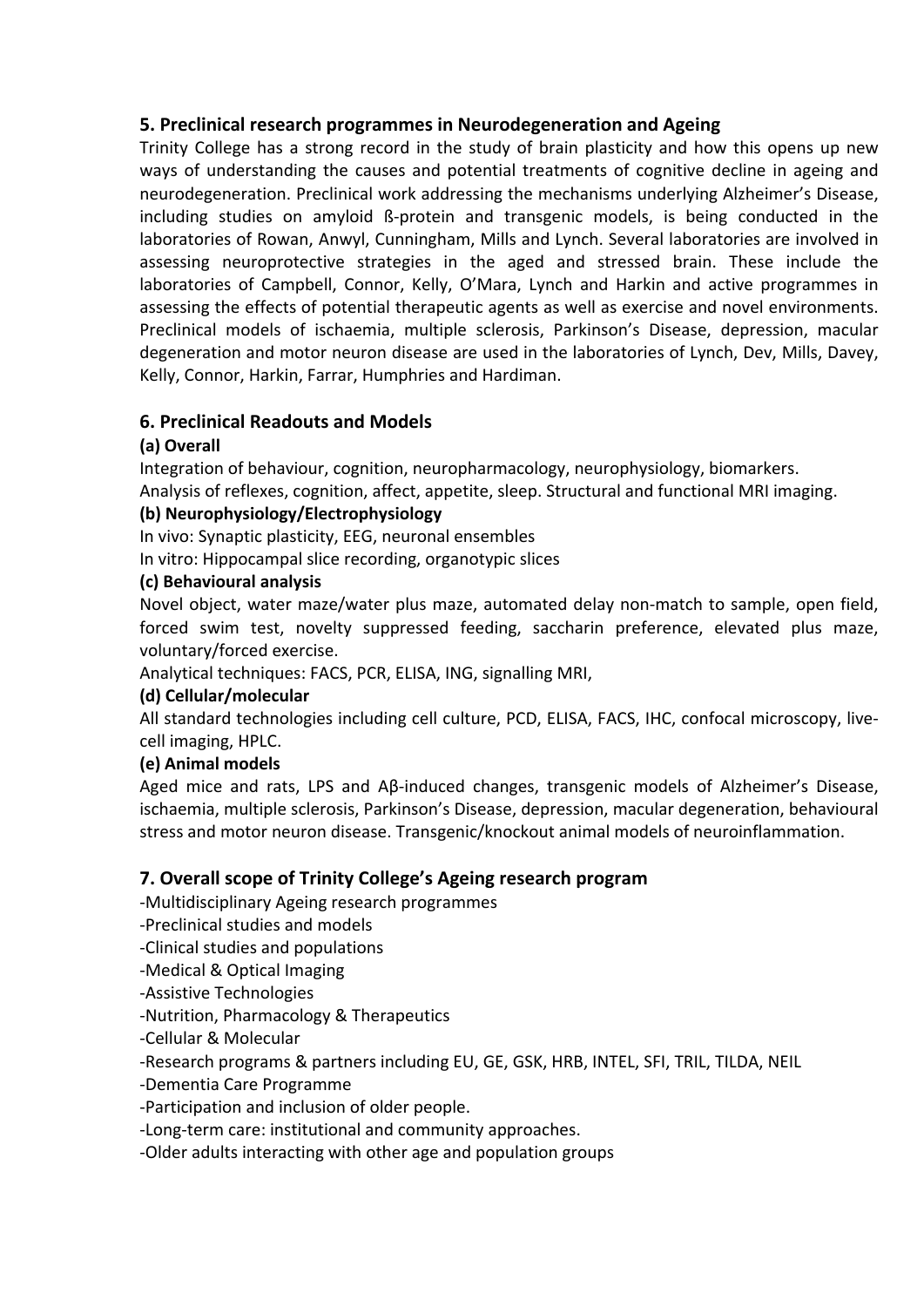## **8. Important links:**

http://www.neuroscience.tcd.ie http://www.tcd.ie/Neuroscience/niel http://sparc.tcd.ie http://www.misa.ie http://www.tilda.ie http://www.trilcentre.org http://www.ageandknowledge.ie

# **9. Statement of PI Interests**

#### **(i) Clinical and human studies**

''Rose Anne Kenny's research focuses on the relationship between neurocardiovascular instability and brain ageing in the context of syncope, falls and frailty.' (rkenny@tcd.ie)

Brian Lawlor's research focuses on improving our understanding of the psychological, social and biological aspects of Alzheimer's disease with a view to developing novel treatment strategies for this neurodegenerative disorder.' (blawlor@stpatsmail.com)

'Desmond O'Neill's work focuses on stroke, dementia and ageing: health services, gerontological and cognitive aspects, and sub‐topic interests in a) stroke/neurodegenerative diseases and driving/transport, b) neuroimaging and cognition in older people.' (des.oneill@amnch.ie)

'Ian Robertson's research focuses on identifying and remediating cognitive impairment in ageing and other conditions using novel combinations of behavioural, brain stimulation and pharmacological therapies.' (ian.robertson@tcd.ie)

'Paul Dockree's research focuses on understanding cognitive dysfunction following Traumatic Brain Injury (TBI) and developing new translational methods to improve patient recovery from cognitive disabilities.' (dockreep@tcd.ie)

'Thomas Frodl`s research focuses on functional, microstructural and molecular brain changes in stress‐ related psychiatric disorders, ageing and during psycho- and pharmacotherapy.' (thomas.frodl@tcd.ie)

'Orla Hardiman's research focuses on clinical, epidemiologic, and complex genetic aspects of neurodegenerative diseases, identifying new therapeutic targets and disease‐specific biomarkers, and providing well-phenotyped patient cohorts for early-phase clinical trials.' (ohard@iol.ie)

'Colin Doherty's research interests are translational aspects of epilepsy, dementia, genetics and brain imaging.' (codohert@tcd.ie)

'Gary Donohoe's research focuses on genetic aspects of neurocognitive deficits associated with psychiatric disorders and cognitive remediation for these deficits.' (donoghug@tcd.ie)

'Declan McLoughlin's research focus is developing molecular biomarkers to aid diagnosis and long term management of depression in parallel with randomised controlled trials to improve therapy.' (d.mcloughlin@tcd.ie)

'Richard Reilly's research is focused on signal processing for new neurodiagnostics, neural prostheses and therapeutic neuromodulation devices.'(richard.reilly@tcd.ie)

'Arun Bokde's group investigates the how large scale neural networks in the brain support cognitive function and how breakdown in such networks lead to cognitive impairment with particular focus on neurodegeneration.' (bokdea@tcd.ie)

'The goals of Fiona Newell's research are to understand how multisensory information is integrated for the coherent perception of objects, persons and places, and to elucidate the brain mechanisms underlying these processes.' (fiona.newell@tcd.ie)

## **(ii) Preclinical studies**

'Shane O'Mara's research focuses on the relations between cognition, synaptic plasticity and behaviour, in the context of brain ageing and depression.' (shane.omara@tcd.ie; shane.omara@gmail.com)